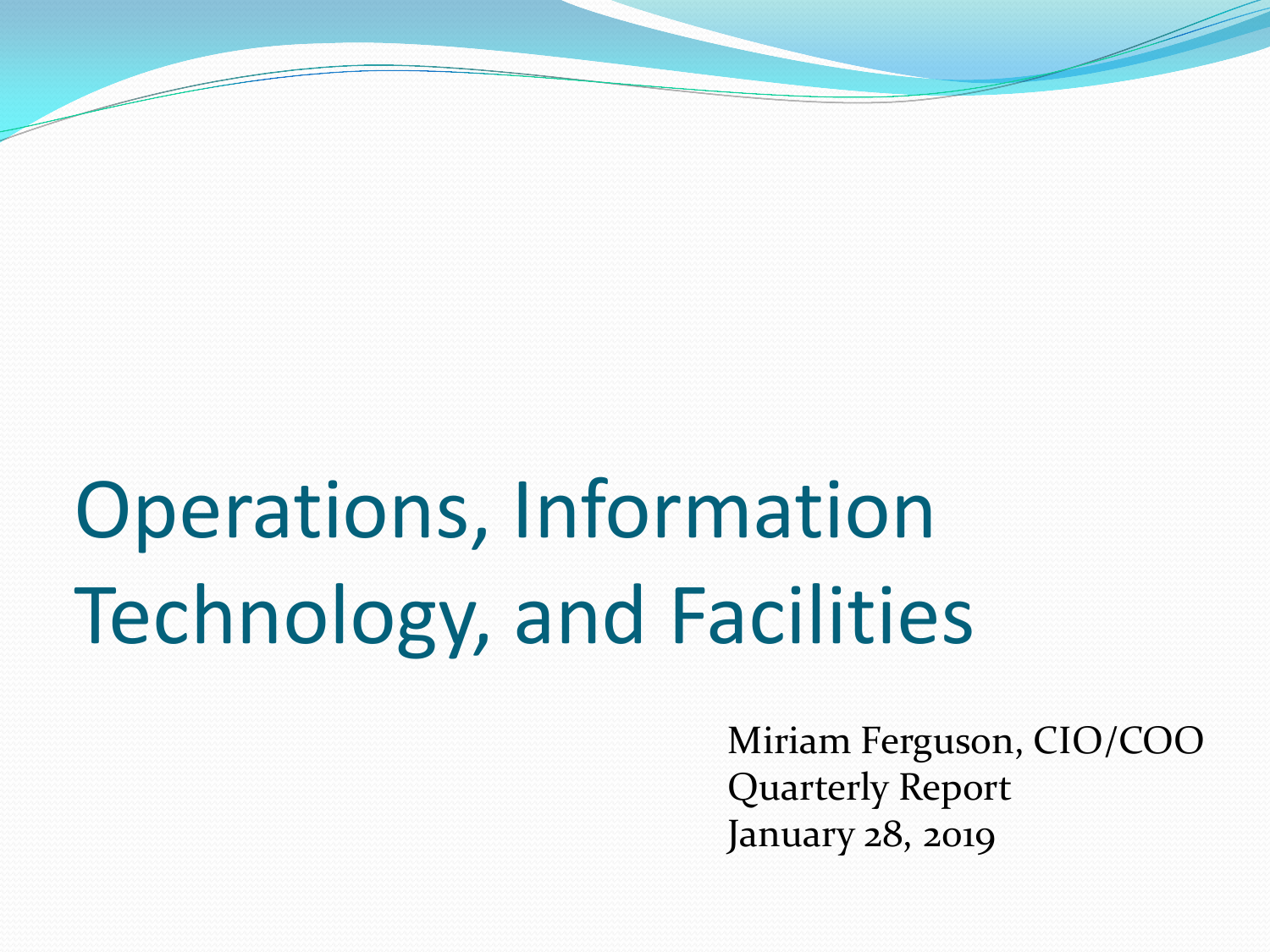## HIPAA Security Risk Analysis

- Conduct an accurate and thorough assessment of the potential risks and vulnerabilities to the confidentiality, integrity, and availability of electronic protected health information held by the [organization].
- The frequency of performance will vary among covered entities. Some covered entities may perform these processes annually or as needed (e.g., bi-annual or every 3 years) depending on circumstances of their environment.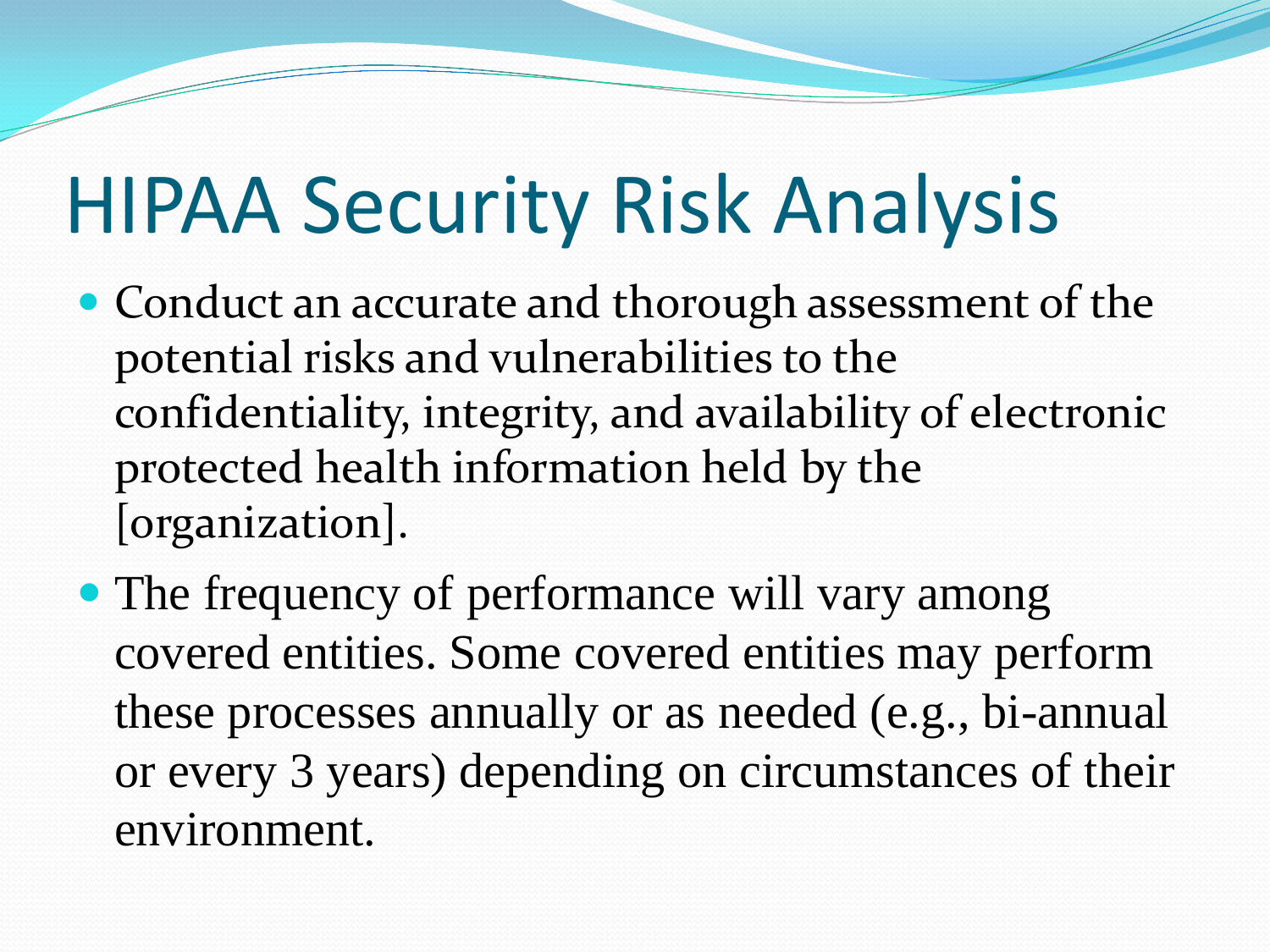# Electronic Personal Health Information or ePHI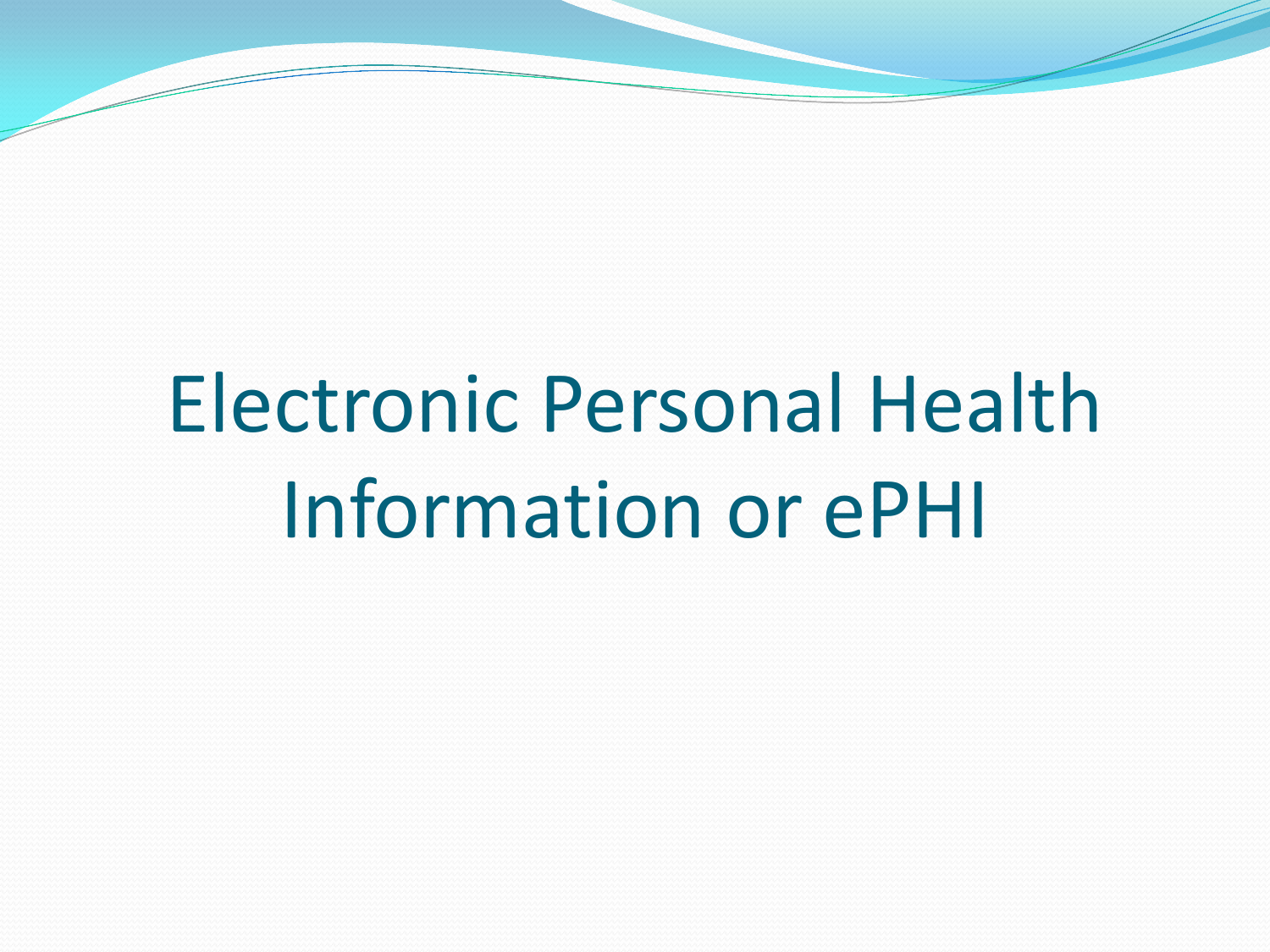#### Data in Transmission and Storage

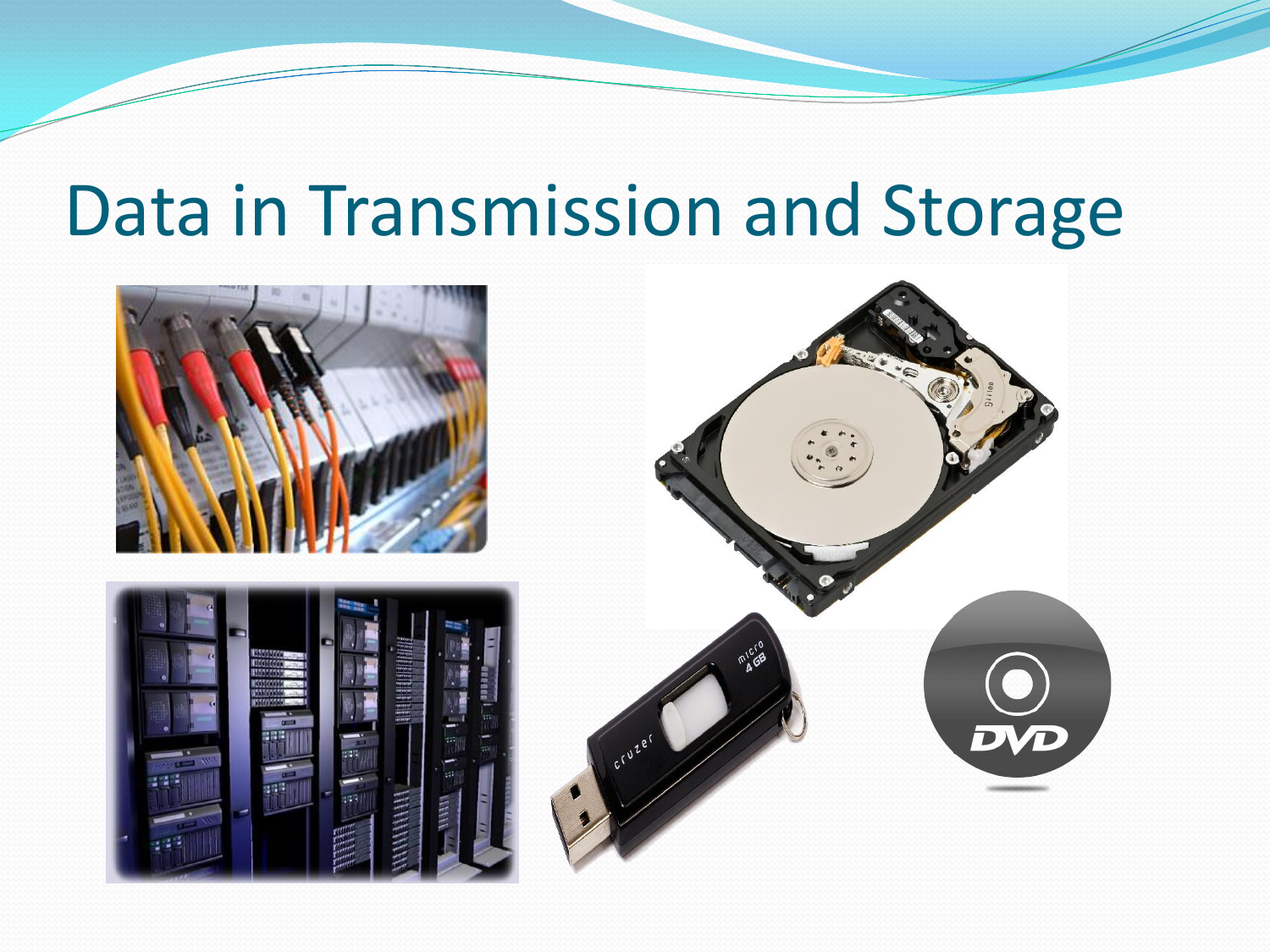#### Security Standards

- **Administrative safeguards**: In general, these are the administrative functions that should be implemented to meet the security standards. These include assignment or delegation of security responsibility to an individual and security training requirements.
	- All policies and procedures have been reviewed and updated.
	- We need to develop a communication plan and disclosure plan for times we release information that is not part of our regular treatment, payment, and operations. Currently, we don't have this situation.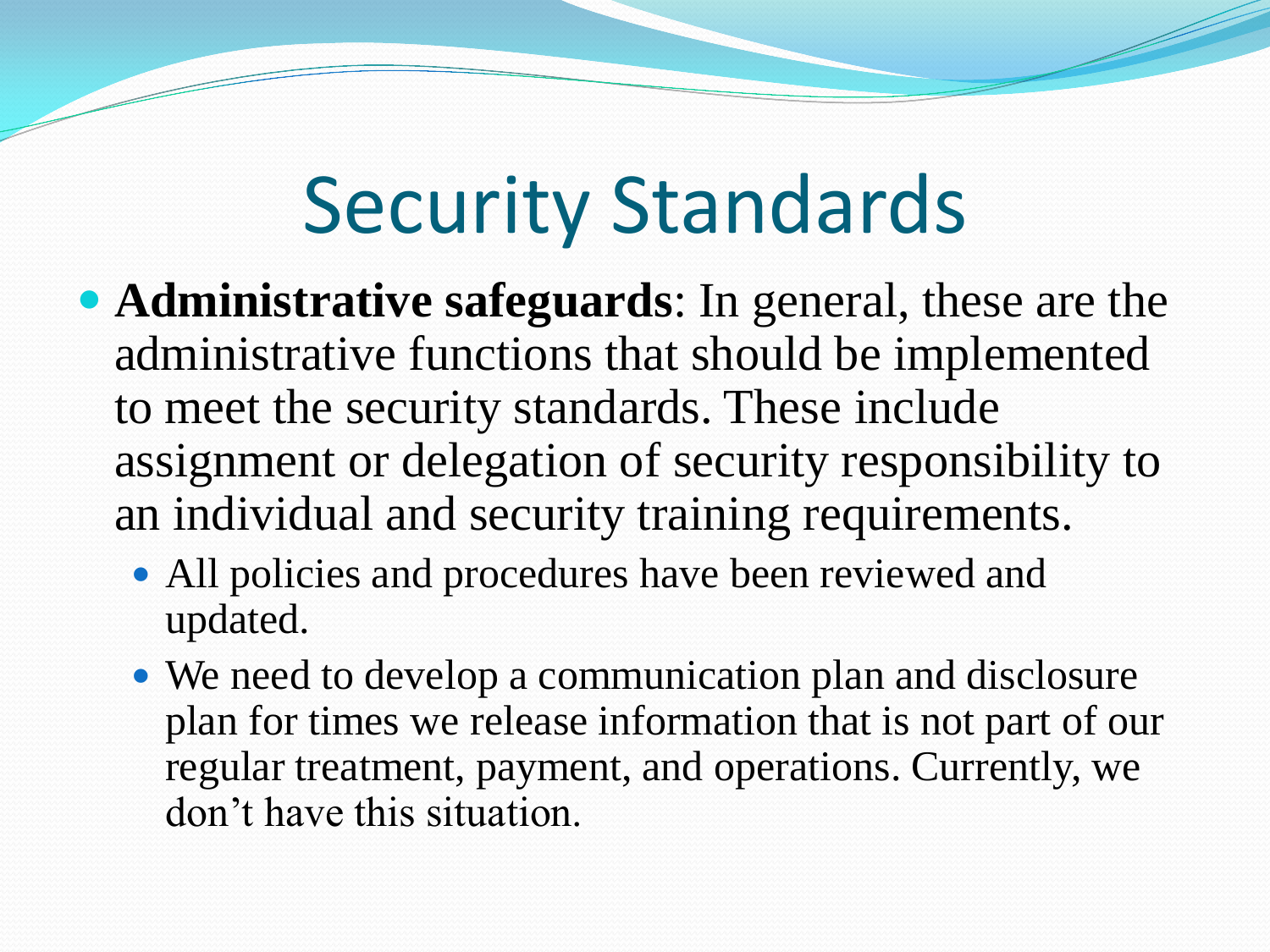**Physical safeguards:** In general, these are the mechanisms required to protect electronic systems, equipment and the data they hold, from threats, environmental hazards and unauthorized intrusion. They include restricting access to EPHI and retaining off site computer backups.

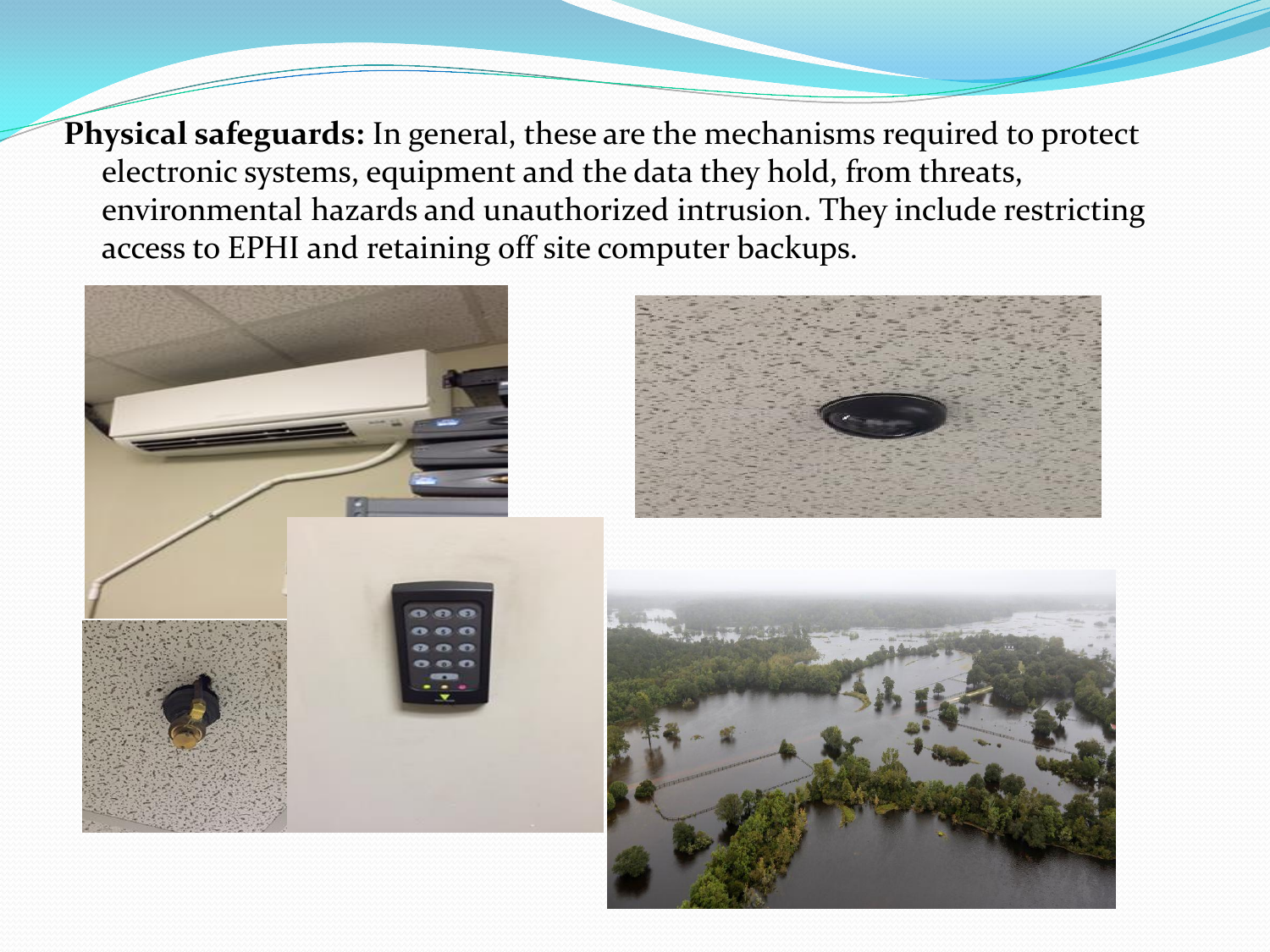**Technical safeguards:** In general, these are primarily the automated processes used to protect data and control access to data. They include using authentication controls to verify that the person signing onto a computer is authorized to access that EPHI, or encrypting and decrypting data as it is being stored and/or transmitted.









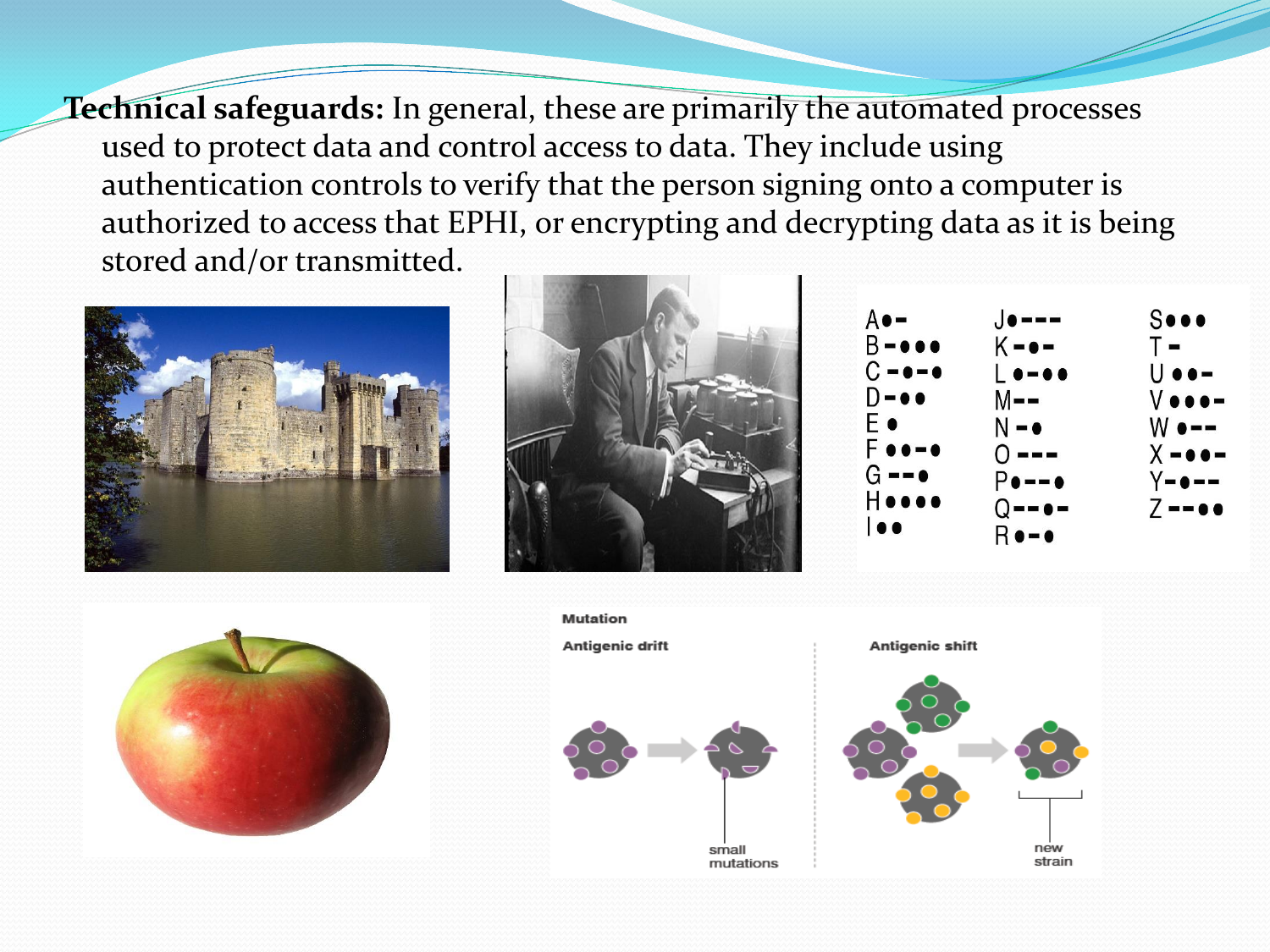#### Sites with ePHI

- TCC
- Both Pharmacies
- Admin
- McCormick X-ray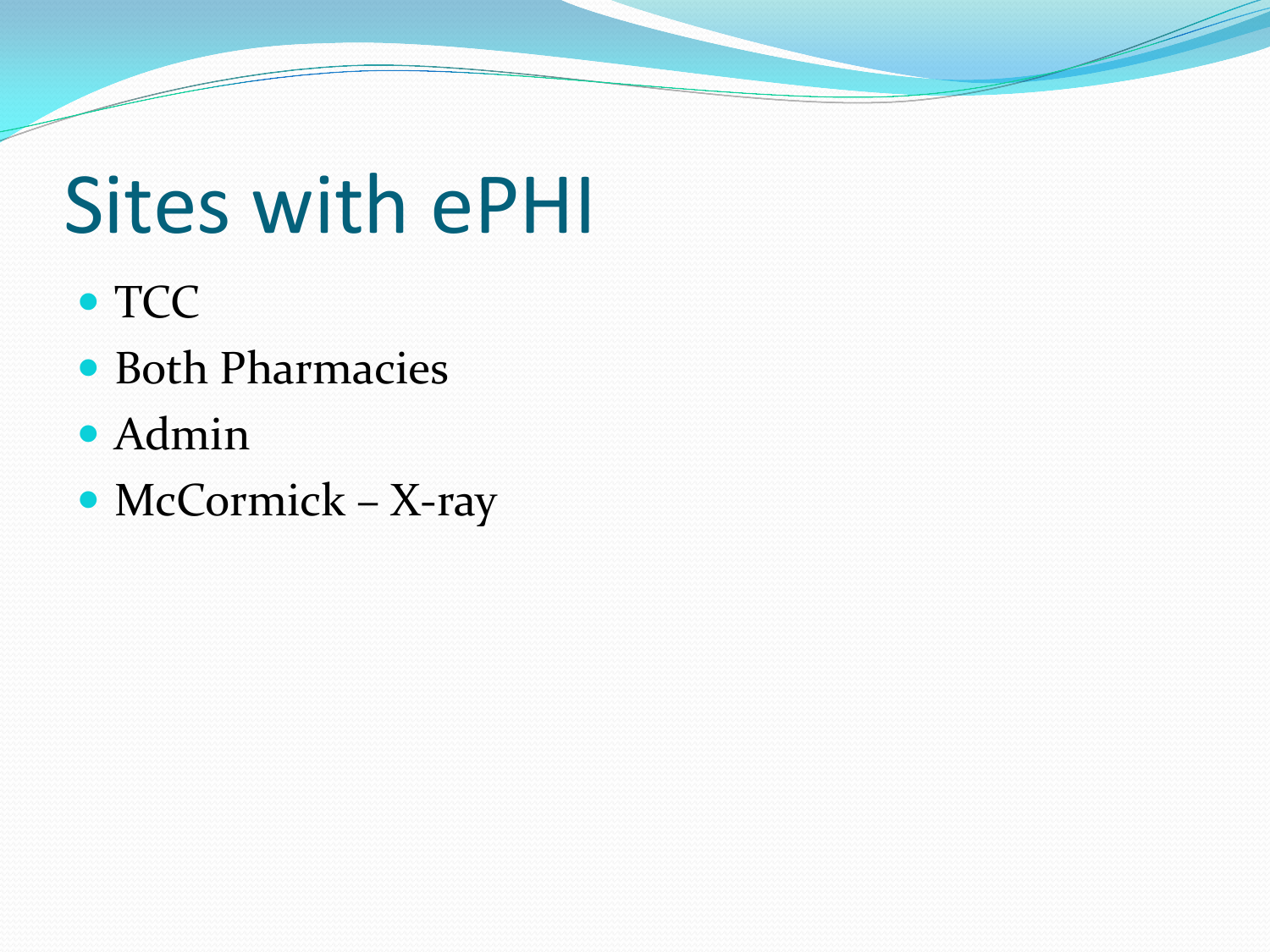#### Summary

- With the new system change, we will be working to do the following:
	- 90 day domain password change
	- **Encrypt data transmitted across the network**
	- Update policies and procedures
- **Develop spreadsheet to document looking at logs**
- Work on better securing and backing up PIMS and X-Ray.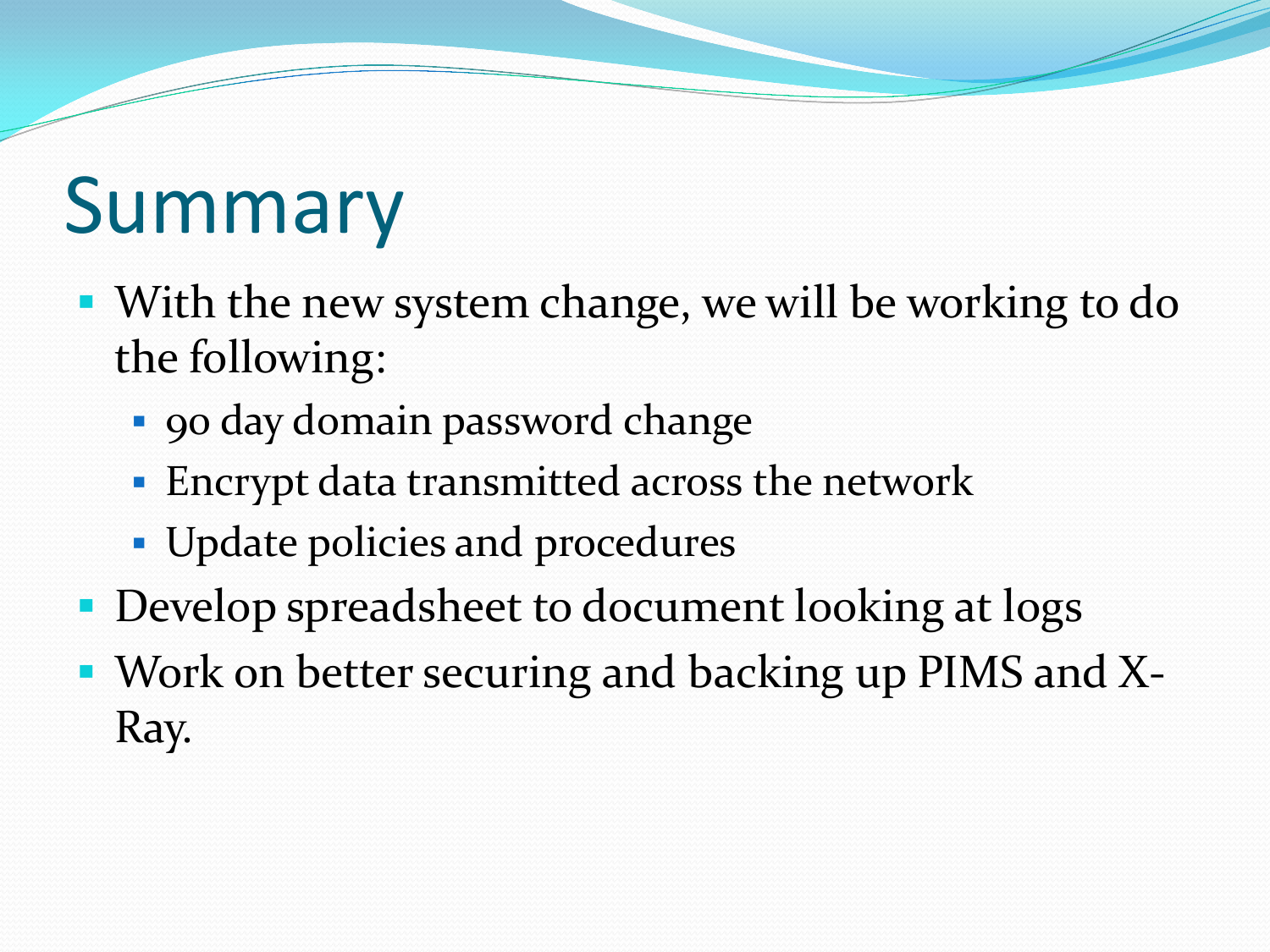#### New computer system

We have begun the setup and implementation phase.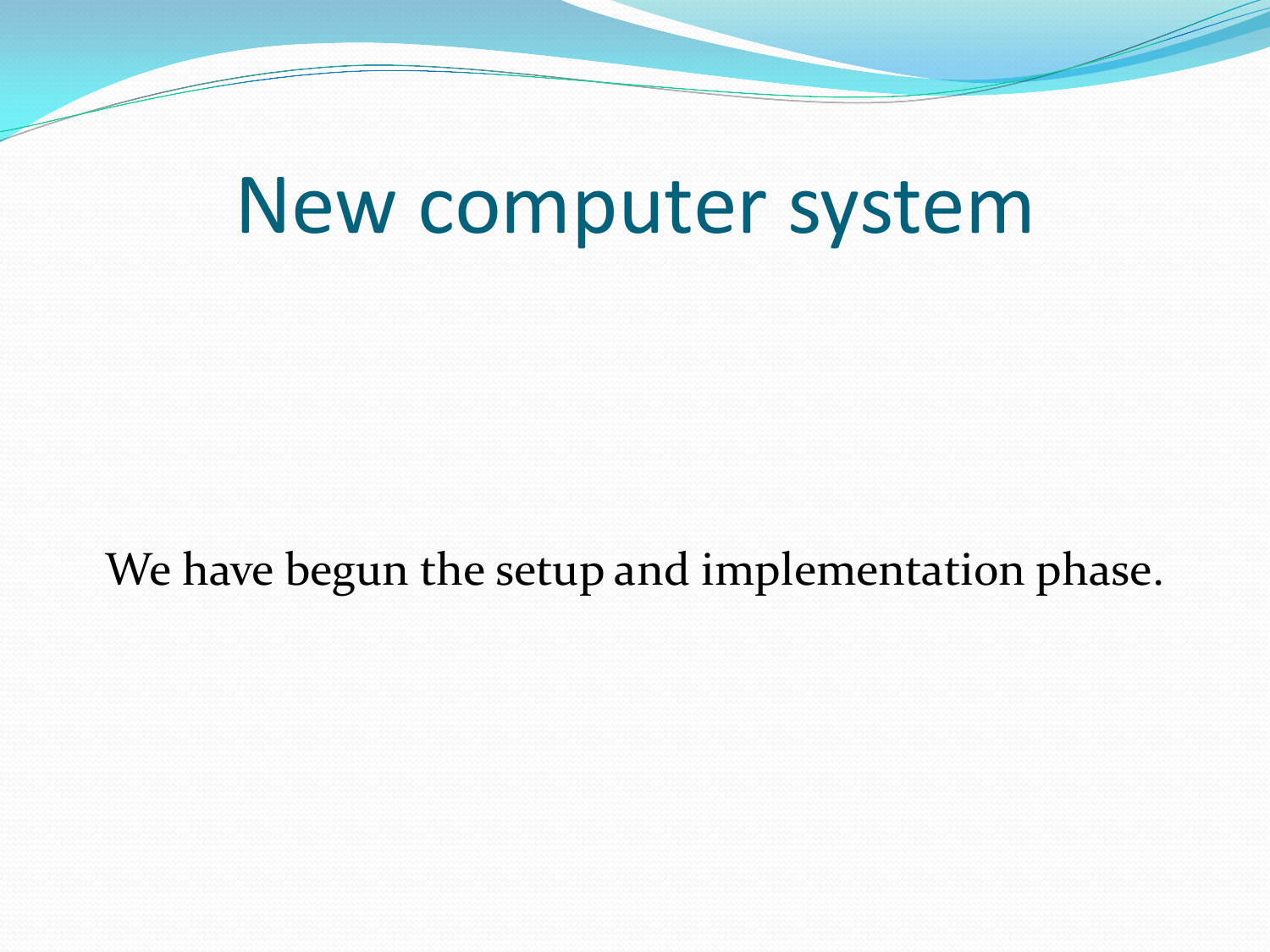## Facilities

- Updates in Calhoun Fall are complete.
- New facility person.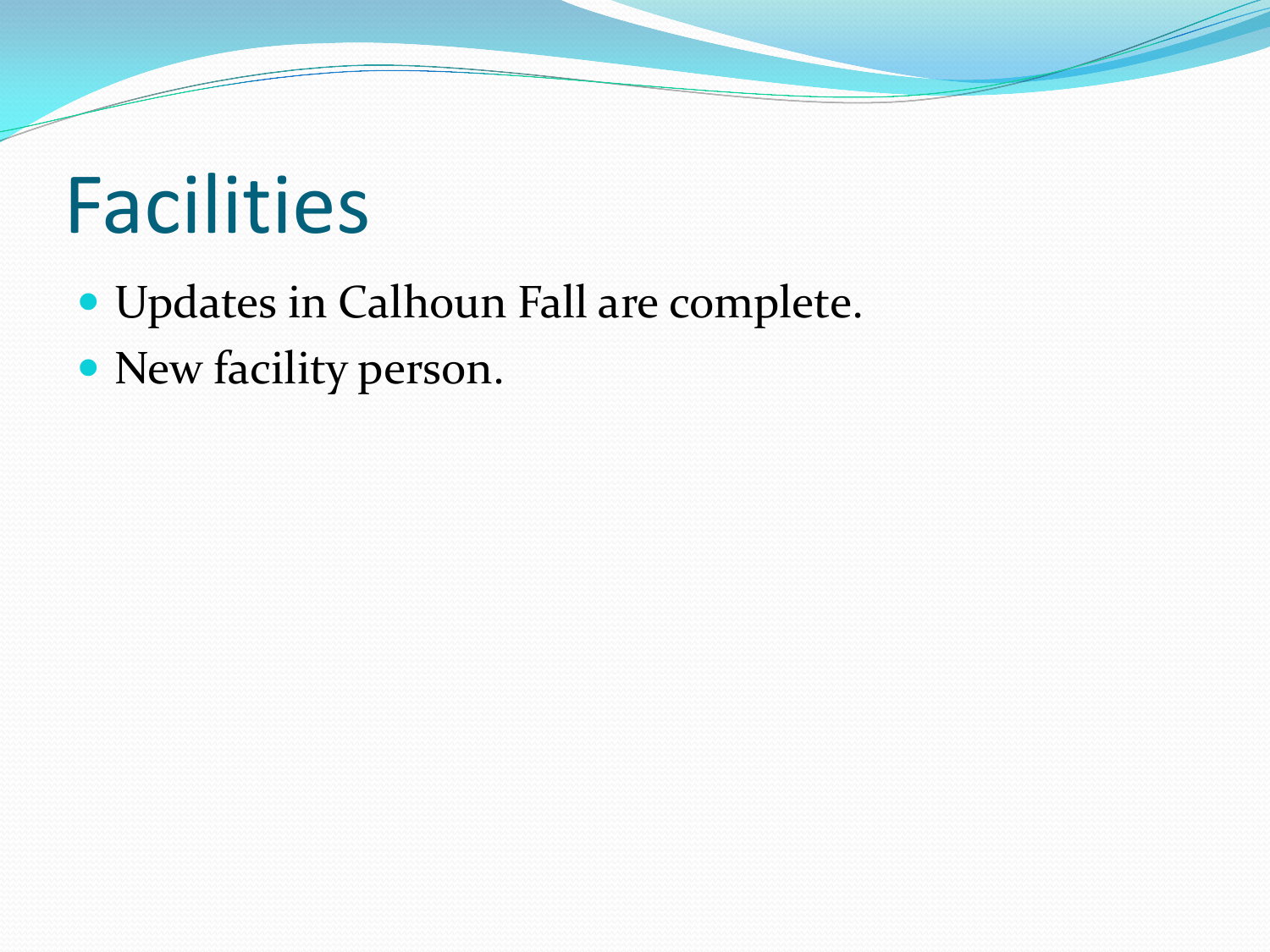## **Operations**

#### Family Medicine and Pediatrics

- EHR, EHR, EHR
- PM, PM, PM